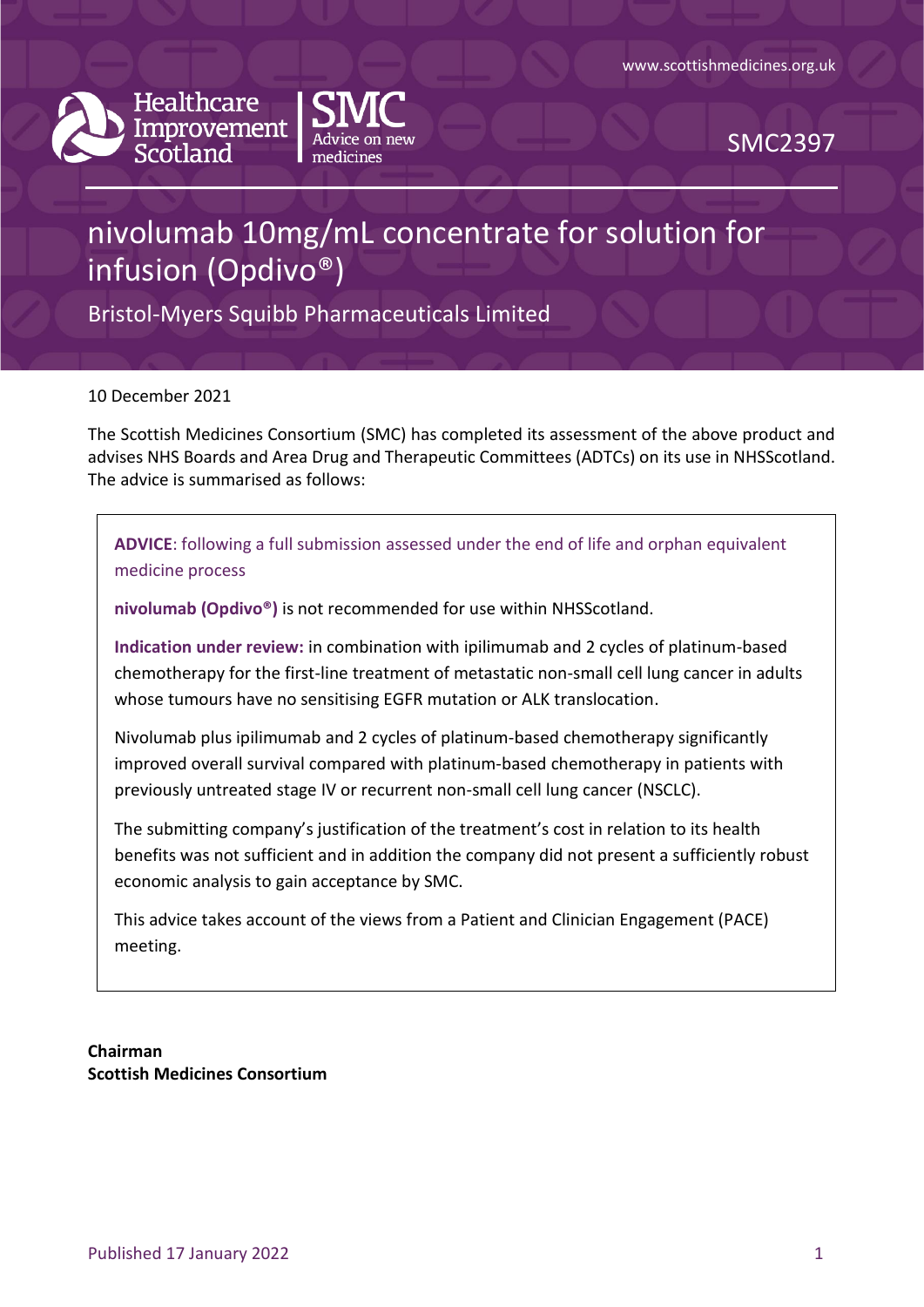### Indication

Nivolumab in combination with ipilimumab and 2 cycles of platinum-based chemotherapy is indicated for the first-line treatment of metastatic non-small cell lung cancer in adults whose tumours have no sensitising EGFR mutation or ALK translocation.<sup>1, 2</sup>

### Dosing Information

The recommended dose is 360mg nivolumab administered intravenously over 30 minutes every 3 weeks in combination with 1mg/kg ipilimumab administered intravenously over 30 minutes every 6 weeks, and platinum-based chemotherapy administered every 3 weeks. After completion of 2 cycles of chemotherapy, treatment is continued with 360mg nivolumab administered intravenously every 3 weeks in combination with 1mg/kg ipilimumab every 6 weeks. Treatment is recommended until disease progression, unacceptable toxicity, or up to 24 months in patients without disease progression.

Dose adjustment is not recommended. Adverse effects should be managed through dosing delay or discontinuation. Please see individual Summary of Product Characteristics (SPCs) for further information.

Treatment must be initiated and supervised by physicians experienced in the treatment of cancer.<sup>1, 2</sup>

### Product availability date

5 November 2020 Nivolumab meets SMC end of life criteria for this indication

### Summary of evidence on comparative efficacy

Nivolumab is a monoclonal antibody that potentiates T-cell responses, including anti-tumour responses, by binding to programmed death-1 (PD1) receptor and blocking its interaction with PD-L1 and PD-L2 ligands. Ipilimumab is a CTLA-4 inhibitor that blocks T-cell inhibitory signals and increases the number of reactive T-effector cells, which mobilise to mount a direct T-cell immune attack against tumour cells. CTLA-4 blockade can also reduce T-regulatory cell function, which may contribute to an anti-tumour immune response. Nivolumab and ipilimumab have been shown to have synergistic anti-tumour activity (in metastatic melanoma).<sup>1, 2</sup> The submitting company has requested that SMC considers this product when positioned for use in a subgroup of adults with untreated metastatic NSCLC who express PD-L1 at a level of <50%.

CheckMate 9LA is an international, randomised, open-label, phase III study that recruited adults with histologically confirmed stage IV or recurrent NSCLC. Eligible patients had measurable disease per Response Evaluation Criteria in Solid Tumours (RECIST) version 1.1, an Eastern Cooperative Oncology Group (ECOG) performance status of 0 or 1, no prior treatment for advanced or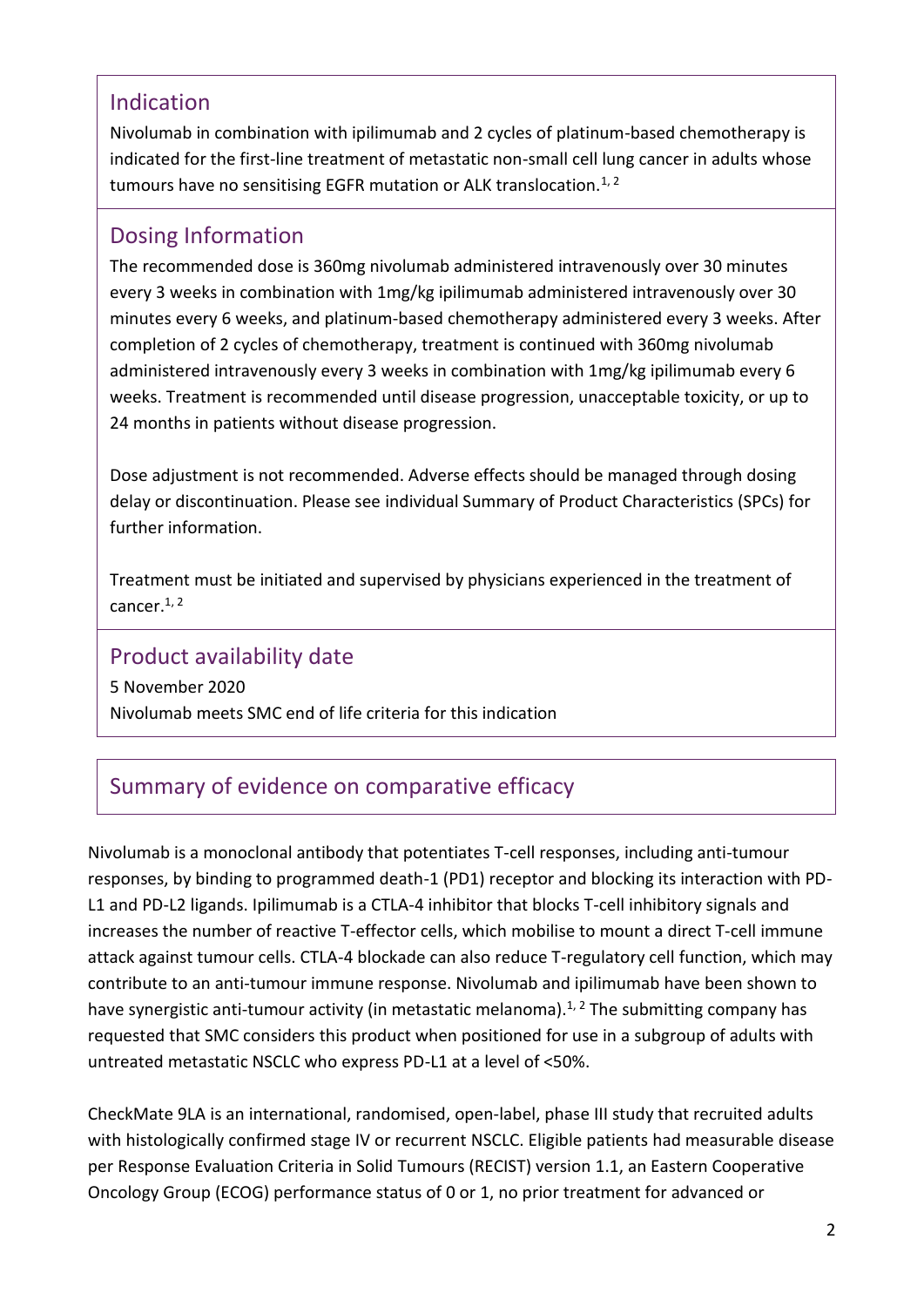metastatic disease and no EGFR mutations or ALK translocations sensitive to targeted inhibitor therapy.<sup>3,4</sup>

Patients were randomised equally to receive nivolumab 360mg every 3 weeks with ipilimumab 1mg/kg every 6 weeks plus histology-based platinum doublet chemotherapy (PDC) every 3 weeks for two cycles (n=361) or histology-based PDC every 3 weeks for four cycles (n=358). All treatments were administered intravenously. The chemotherapy regimens were: carboplatin area under the concentration-time curve (AUC) 6 plus paclitaxel 200mg/m<sup>2</sup> (or 175mg/m<sup>2</sup> as per local institution practice) for squamous histology, and pemetrexed 500mg/ $m^2$  plus investigator's choice of carboplatin AUC 5 or 6 or cisplatin 75mg/m<sup>2</sup> for non-squamous histology. Treatment with nivolumab and ipilimumab continued for up to 24 months, or until RECIST 1.1-defined disease progression or unacceptable toxicity. Treatment could continue beyond initial RECIST 1.1 defined progressive disease, at the discretion of the investigator if the patient was clinically stable and deriving clinical benefit (as per pre-specified criteria). If discontinuation criteria were met for ipilimumab but not for nivolumab, treatment with nivolumab could be continued. Treatment with ipilimumab could not continue alone. Patients in the chemotherapy group with non-squamous tumour histology could receive optional maintenance therapy with pemetrexed 500mg/m<sup>2</sup> every 3 weeks until disease progression or unacceptable toxicity. Randomisation was stratified according to PD-L1 level (≥1% versus < 1% or not quantifiable), histology (squamous versus non-squamous) and sex. $3, 4$ 

The primary outcome was overall survival (OS), defined as the time from randomisation to the date of death due to any cause, and assessed in all randomised patients. A planned interim analysis was conducted at the data cut-off 3 October 2019 after a median follow-up of 9.7 months. There was a statistically significant improvement in overall survival with nivolumab plus ipilimumab plus PDC compared with PDC. This was supported by significant increases in key secondary outcomes including progression-free survival (PFS) and objective response rate (ORR) and a longer duration of response. An updated exploratory analysis was conducted at the data cutoff 9 March 2020 with a longer median follow-up of 13.2 months. The results are presented in Table  $1<sup>3,4</sup>$ 

|                         | Nivolumab+<br>ipilimumab+ PDC  | <b>PDC</b><br>$(n=358)$ | Nivolumab+<br>ipilimumab+ PDC | <b>PDC</b><br>$(n=358)$ |
|-------------------------|--------------------------------|-------------------------|-------------------------------|-------------------------|
|                         | $(n=361)$                      |                         | $(n=361)$                     |                         |
| Data cut-off            | Planned interim analyses       |                         | <b>Exploratory analyses</b>   |                         |
|                         | 3 October 2019                 |                         | 9 March 2020                  |                         |
| Median follow-          | 9.7 months                     |                         | 13.2 months                   |                         |
| up                      |                                |                         |                               |                         |
| <b>Overall survival</b> |                                |                         |                               |                         |
| Deaths (n)              | 156                            | 195                     | 190                           | 242                     |
| Median OS               | 14.1 months                    | 10.7 months             | 15.6 months                   | 10.9 months             |
| Hazard ratio            | 0.69 (96.7% CI: 0.55 to 0.87), |                         | 0.66 (95% CI: 0.55 to 0.80)   |                         |
|                         | p<0.001                        |                         |                               |                         |
| <b>KM</b> estimated     | <b>NR</b>                      |                         | 63%                           | 47%                     |
| OS at 12 months         |                                |                         |                               |                         |

#### **Table 1: Primary and key secondary outcomes from CheckMate 9LA in the ITT population. 3, 4**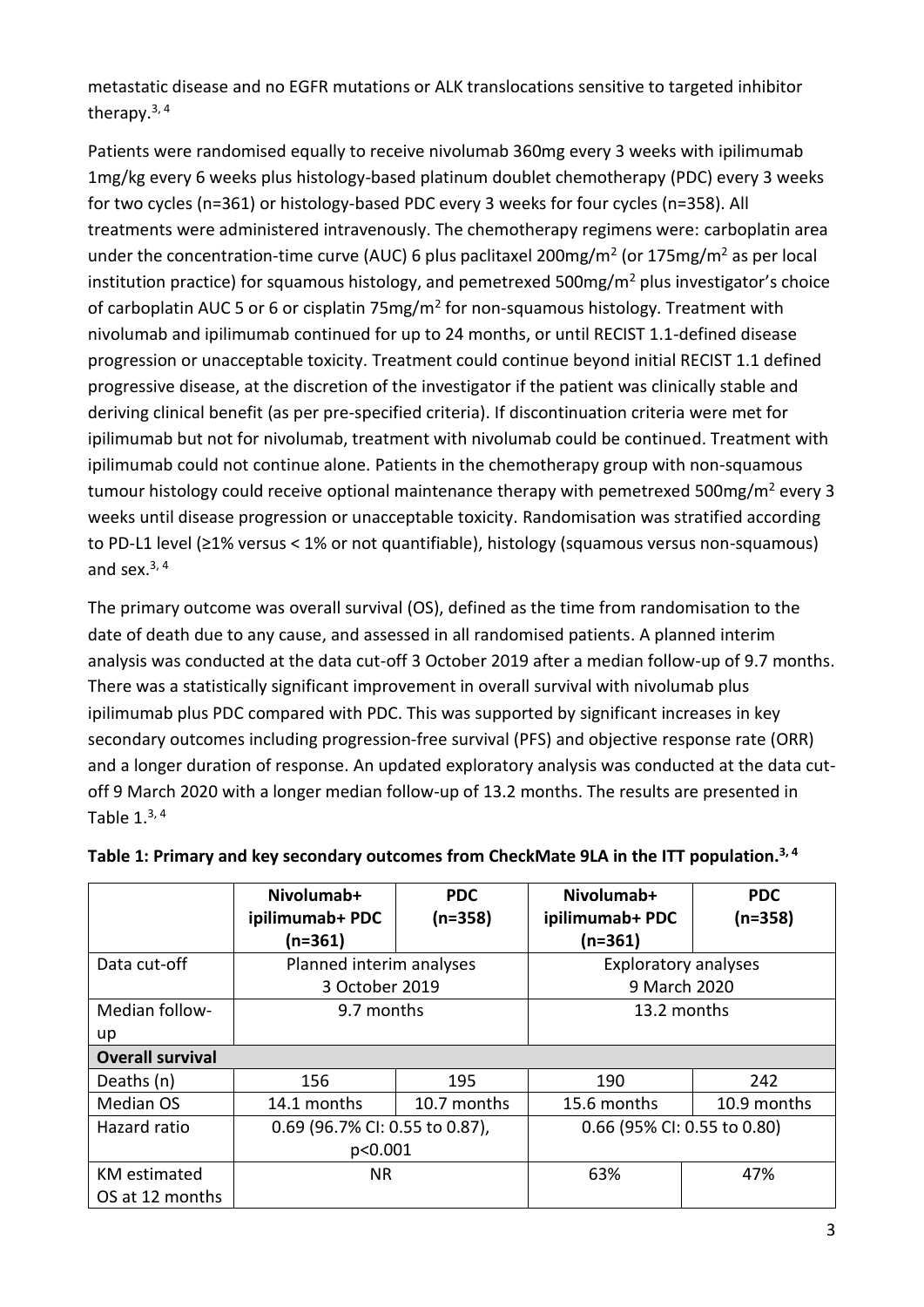| PFS (BICR as per RECIST 1.1)               |                              |            |                       |            |
|--------------------------------------------|------------------------------|------------|-----------------------|------------|
| PFS events (n)                             | 232                          | 249        | 249                   | 265        |
| <b>Median PFS</b>                          | 6.8 months                   | 5.0 months | 6.7 months            | 5.0 months |
| Hazard ratio<br>(95% CI)                   | 0.72 (0.60 to 0.86), p<0.001 |            | $0.68$ (0.57 to 0.82) |            |
| <b>KM</b> estimated<br>PFS at 12<br>months | NR.                          |            | 33%                   | 18%        |

PDC= platinum doublet chemotherapy; OS= overall survival; CI=confidence interval; DOR=duration of response; ITT=intention to treat; KM=Kaplan-Meier; ORR = objective response rate; PFS= progression-free survival; BICR= blinded independent central review; RECIST = Response Evaluation Criteria in Solid Tumours.

Results from the most recent data cut (18 February 2021) were consistent with previous results; OS hazard ratio: 0.72 (95% CI: 0.61 to 0.86), PFS HR: 0.67 (95% CI: 0.56 to 0.79).<sup>5</sup>

Analysis of pre-specified subgroups were generally consistent with the primary analysis including subgroups according to gender, PD-L1 expression (including subgroups of PD-L1<1%, PD-L1≥1%, PD-L1 1 to 49% and PD-L1≥50%) and histology (squamous and non-squamous).<sup>3, 4</sup>

A subgroup of 497 patients (69% of the overall study population) with PD-L1 <50% represents the proposed positioning requested by the submitting company. OS and PFS results in this subgroup were consistent with the overall study population.<sup>6</sup>

Patient reported outcomes were assessed as exploratory outcomes using the Lung Cancer Symptom Scale average symptom burden index and 3- item global index (LCSS ASBI/3-IGI); healthrelated quality of life (HRQoL) was evaluated using European Quality of Life Five Dimension three levels (EQ-5D-3L) visual analog scale and utility index (EQ-5D-3L VAS/UI). A similar trend for improvement in mean LCSS ASBI and 3-IGI was observed in both treatment groups however, the minimally important difference (10 or more points) from baseline was not reached in either group. Mean EQ-5D-3L VAS scores in both groups approached UK population norm at approximately 30 weeks.<sup>7</sup>

Due to the limited follow-up time of patients at the interim analyses of CheckMate 9LA, the submitting company have used longer term follow-up data from CheckMate-227 to help inform predictions of effect beyond the available CheckMate 9LA data. CheckMate-227 was an openlabel, multi-centre, randomised, phase III study in patients with stage IV or recurrent NSCLC, with no prior systemic anticancer therapy given as primary therapy for advanced or metastatic disease and no known EGFR mutations or ALK translocation. CheckMate-227 part 1A included patients with PD-L1 ≥1% (n=1,189) and part 1B included patients with PD-L1 <1% (n=553). Both parts of the study included 3 treatment arms. None of these arms included the regimen under review; however, each part contained an arm with nivolumab in combination with ipilimumab and an arm with histology-based PDC. At the July 2019 data cut-off (minimum follow-up 29.3 months), in the overall study population (PD-L1 ≥1% and PD-L1<1%), median overall survival was 17.1 months in the nivolumab plus ipilimumab group and 13.9 months in the PDC group (HR: 0.73 [95% CI: 0.62 to  $(0.86]$ ).<sup>4, 8, 9</sup>

In the absence of direct evidence against a key comparator, and due to varying hazard ratios over time, a fractional polynomial network meta-analysis (NMA) was conducted. The NMA compared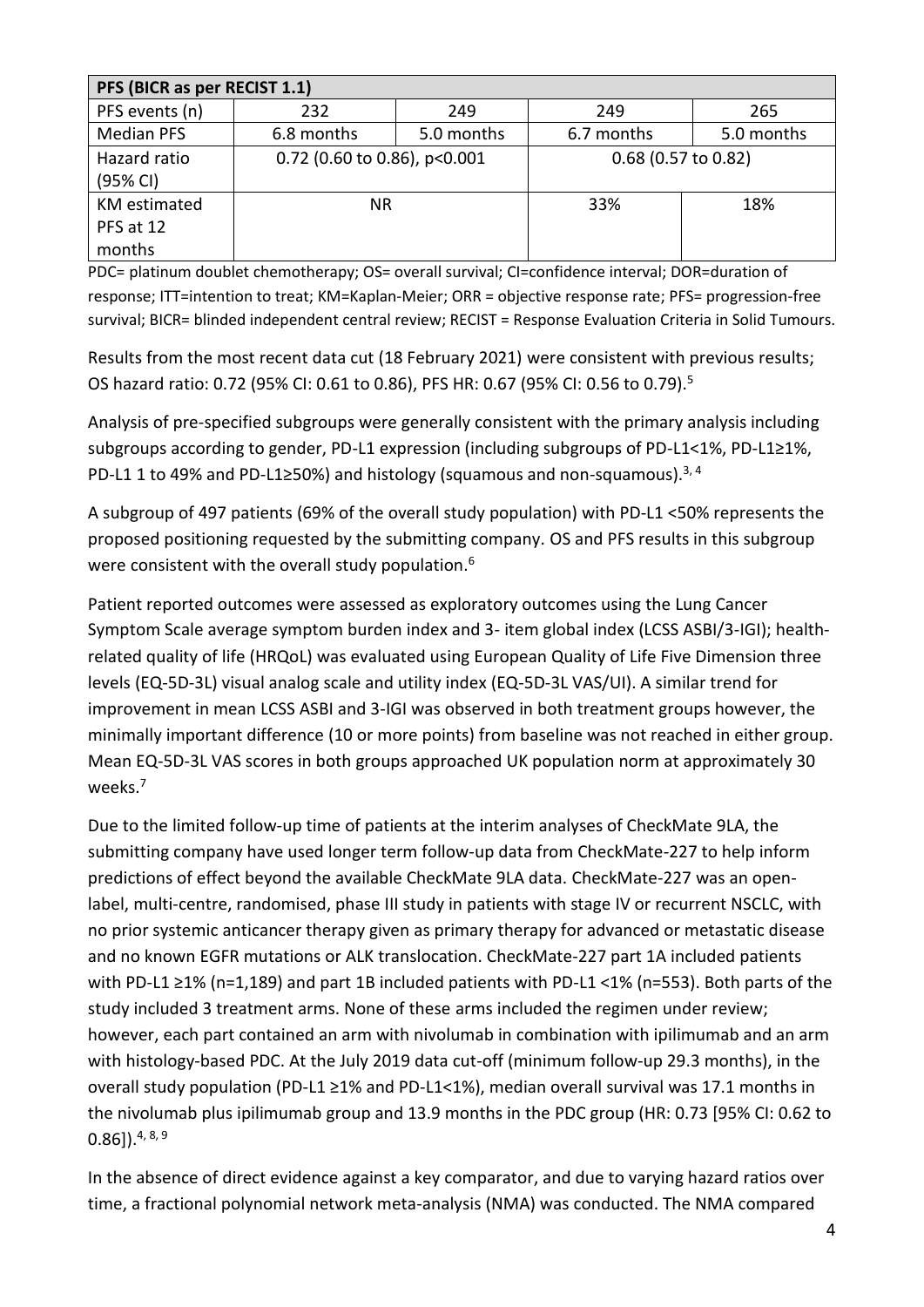the efficacy of nivolumab plus ipilimumab and PDC [efficacy data from CheckMate-9LA3 and CheckMate-227<sup>8</sup> studies] versus pembrolizumab plus PDC [efficacy data from KEYNOTE-189<sup>10</sup> and KEYNOTE-407<sup>11</sup> studies] in adults patients with advanced (stage IIIB or IV) or recurrent NSCLC treated with first-line anticancer therapy. The results indicate insufficient evidence of a difference between treatments for OS or PFS. However, the submitting company concluded that that there is a benefit in terms of OS for nivolumab plus ipilimumab plus PDC over pembrolizumab plus PDC.

*[Other data were also assessed but remain confidential.\\*](https://www.scottishmedicines.org.uk/media/3572/20180710-release-of-company-data.pdf)*

# Summary of evidence on comparative safety

In CheckMate 9LA, the safety profile of nivolumab plus ipilimumab and chemotherapy was reflective of the known safety profile of the immunotherapy and chemotherapy components in first-line NSCLC and no new safety signals or toxicities were identified. At the data cut-off 9 March 2020, the median duration of treatment in the nivolumab plus ipilimumab with chemotherapy group was 6.1 months and in the chemotherapy group was 2.4 months. Any treatment-related adverse event (TRAE) was reported by 91% (327/358) of patients in the nivolumab plus ipilimumab with chemotherapy group and 87% (303/349) in the chemotherapy group. In each group respectively, patients reporting a grade 3 or higher TRAE were 47% versus 38%, patients with a reported serious TRAE were 30% versus 18%, and patients discontinuing therapy due to a TRAE was 19% versus 7%.3, 4

The most frequently reported treatment-related AEs of any grade with an incidence >15% in either the nivolumab plus ipilimumab with chemotherapy group or the chemotherapy group were: nausea (27% versus 36%), anaemia (23% versus 38%), asthenia (21% versus 18%), pruritus (21% versus 1.7%), diarrhoea (21% versus 12%), rash (19% versus 3.2%), hypothyroidism (16% versus 0.3%), fatigue (17% versus 11%), neutropenia (10% versus 17%), decreased appetite (16% in both groups) and vomiting (14% versus 15%).<sup>3</sup>

Immunotherapies such as nivolumab and ipilimumab have characteristically high incidences of immune-related AEs. The most commonly reported grade 3 or 4 treatment-related AEs with potential immunological cause in the immunochemotherapy group compared with the chemotherapy group were gastrointestinal (5.6% versus 0.6%), skin (4.0% versus 0.3%), and hepatic (4.4% versus 0.9%), most of which resolved. Grade 3 or 4 toxicity typically associated with chemotherapy occurred less frequently in the immunochemotherapy group compared with the chemotherapy group; anaemia (5.9% versus 14%), neutropenia (6.7% versus 9.2%), febrile neutropenia (3.9% versus 2.9%), and thrombocytopenia (2.8% versus 2.6%).<sup>3</sup>

### Summary of clinical effectiveness issues

Lung cancer is the most common cancer worldwide and the most prevalent type is NSCLC, accounting for approximately 85% of all cases. NSCLC can be subdivided into non-squamous cell carcinoma (including adenocarcinoma, large-cell carcinoma, and other less common subtypes) and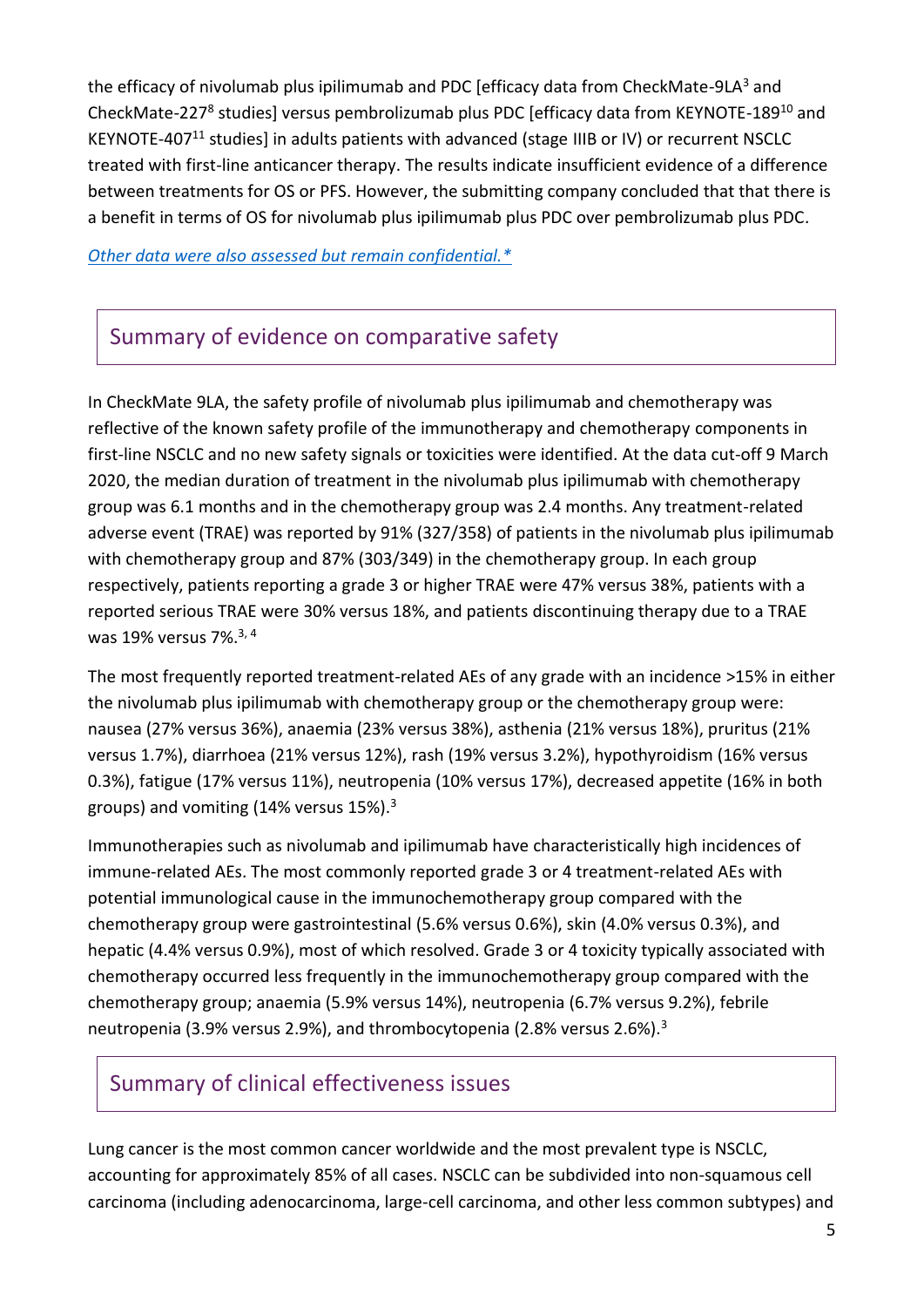squamous cell carcinoma. The submitting company has requested that SMC considers nivolumab when positioned for use in adults with untreated metastatic NSCLC who express PD-L1 at a level of <50%. First-line treatment options for metastatic disease in tumours with <50% PD-L1 expression differ depending on histological subtype. For squamous cell NSCLC, pembrolizumab in combination with carboplatin and paclitaxel has been accepted for restricted use by SMC (SMC2187). For non-squamous NSCLC, pembrolizumab in combination with pemetrexed and platinum chemotherapy followed by pemetrexed maintenance has been accepted for restricted use by SMC (SMC2207). <sup>4, 12</sup> Most patients present with advanced stage unresectable disease where prognosis is poor; the 5 year survival for metastatic NSCLC is <5%, although recent immunotherapy treatments have improved survival. Nivolumab meets SMC end of life criteria for this indication.

In CheckMate 9LA, at the planned interim analysis, treatment with nivolumab plus ipilimumab and two cycles of chemotherapy was associated with a statistically significant improvement in OS of 3.4 months compared with chemotherapy. At the exploratory analysis (after an additional 4.6 months follow-up) a numerical improvement of 4.7 months was observed. This was considered clinically relevant by the European Medicines Agency. The Kaplan-Meier OS curves showed an immediate improvement favouring the immunochemotherapy combination. The survival benefit was observed across subgroups based on tumour histology and PDL1 expression and secondary outcomes including PFS and ORR were supportive.<sup>3, 4</sup>

CheckMate-9LA is ongoing and study data are not fully mature; longer follow-up will provide further characterisation of the efficacy and safety profile of nivolumab plus ipilimumab in combination with chemotherapy for this indication. The evidence to support the proposed positioning is from an unplanned subgroup analysis, in this type of analysis the risk of detecting a false positive result has not been controlled for, however the subgroup was large (n=497 patients, 69% of the total study population) and the result was consistent with the overall study population which is reassuring. CheckMate 9LA had an open-label study design because of differences in the treatment regimens and toxicity profiles.<sup>4</sup> This may have introduced assessment bias for subjective outcomes such as quality of life outcomes, adverse events, PFS and ORR. This risk was mitigated for PFS and ORR by assessment by blinded independent central review.

In CheckMate 9LA, the median age was 66 years, this is younger than the median age of patients with NSCLC which is 71 years and may affect generalisability of results. The sample size for patients aged ≥75 years is small (n=70) therefore efficacy and safety data for this patient population is limited. A proportion of patients in the immunochemotherapy group received subsequent treatment with immunotherapy or targeted therapy which is not representative of standard care in Scotland.<sup>3, 4</sup>

When CheckMate 9LA was designed, standard first-line treatment for metastatic NSCLC without a driver mutation was histology-based PDC. Since then, pembrolizumab in combination with histology-based PDC has been licensed and accepted for use by SMC for NSCLC. There is no direct evidence comparing nivolumab plus ipilimumab and chemotherapy with pembrolizumab and chemotherapy which is the most relevant comparator in Scottish clinical practice.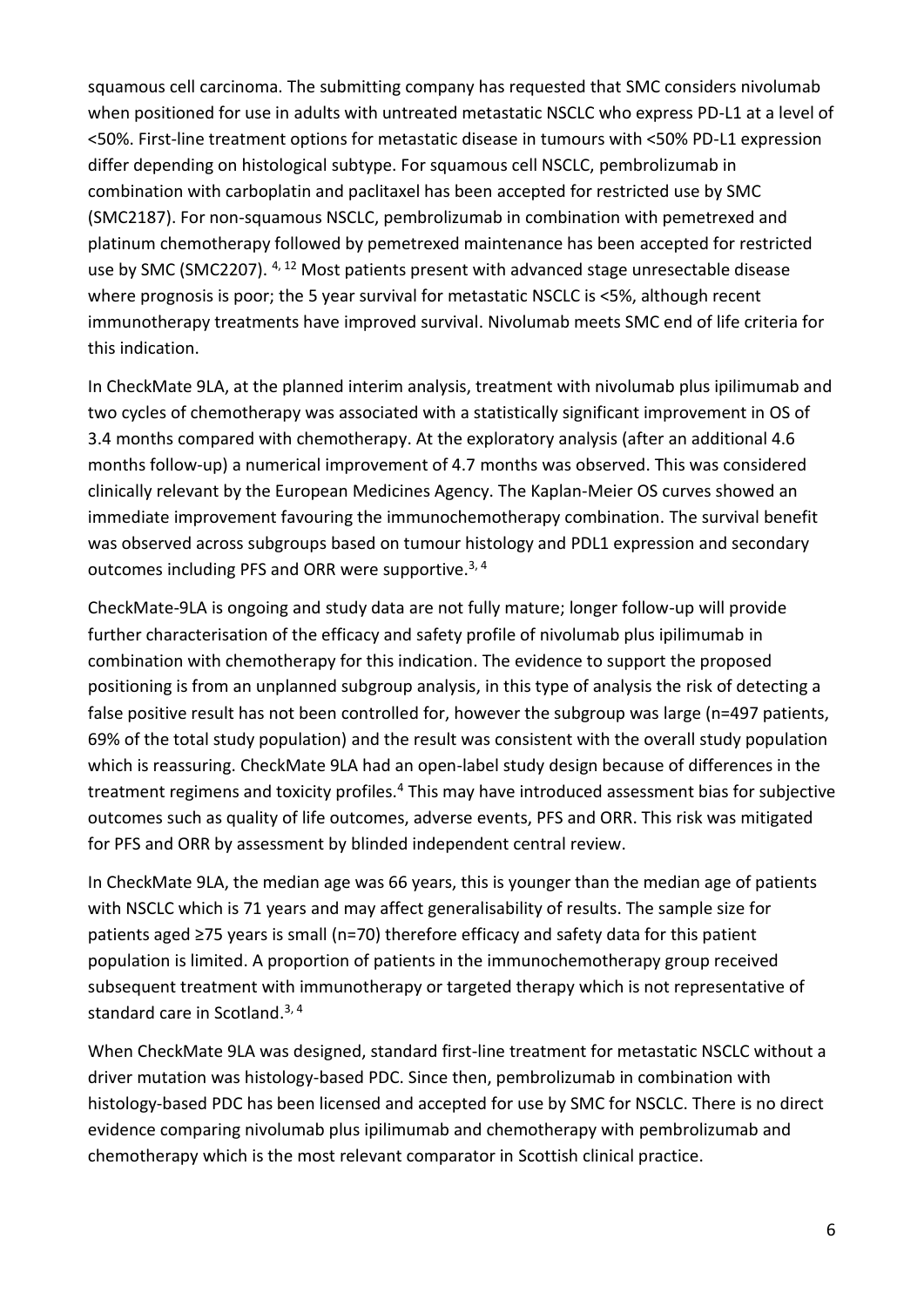There were some limitations associated with the NMA. These included; clinical and methodological differences across studies in terms of study design, baseline histology, PD-L1 level at baseline, severity of the condition and median duration of treatment, in addition, no measures of heterogeneity were presented. The target population was broader than the population within the proposed positioning, the population included in the base-case analysis was comprised of PD-L1 all-comers input data from the included studies, instead of PD-L1<50%. While the submitting company justified this, use of PD-L1 all-comers data adds uncertainty to the results. Given the differences between the KEYNOTE and CheckMate studies, it is difficult to make clear conclusions.

Companion diagnostic required: contact local laboratory for information**.**

#### *[Other data were also assessed but remain confidential.\\*](https://www.scottishmedicines.org.uk/media/3572/20180710-release-of-company-data.pdf)*

# Patient and clinician engagement (PACE)

A patient and clinician engagement (PACE) meeting with patient group representatives and clinical specialists was held to consider the added value of **nivolumab**, as an **end of life** medicine, in the context of treatments currently available in NHSScotland.

The key points expressed by the group were:

- Advanced NSCLC is an incurable disease with a poor prognosis. Patients often experience multiple debilitating and distressing symptoms including breathlessness, weight loss, fatigue and chest pain which can be difficult to treat and have a significant impact on quality of life.
- Current first-line standard of care for fit patients with metastatic NSCLC whose tumours express PD-L1 at <50% is pembrolizumab in combination with histology-based PDC. Chemotherapy is generally continued for four cycles with associated risk of neutropenic sepsis and other complications with each cycle.
- Nivolumab plus ipilimumab in combination with two cycles of chemotherapy reduces the amount of chemotherapy given which could be desirable for some patients who wish to limit their exposure to this type of treatment. This might improve tolerability due to a reduction in chemotherapy-related side effects e.g. neuropathy and hair loss. However, there may be an increased risk of immune related toxicities associated with dual immunotherapy.
- PACE participants considered that an additional immunotherapy treatment option that potentially offers increased survival in comparison to chemotherapy could give patients a psychological boost at a time when they may feel options are limited. PACE participants also noted that immunotherapy might improve distressing symptoms such as breathlessness and cough. This could have a positive impact on quality of life for patients and their family and may allow a return to normal life, the ability take part in social events and potentially return to work.
- Nivolumab plus ipilimumab in combination with chemotherapy is the first dual immunotherapy licensed for NSCLC. This treatment combination would provide an alternative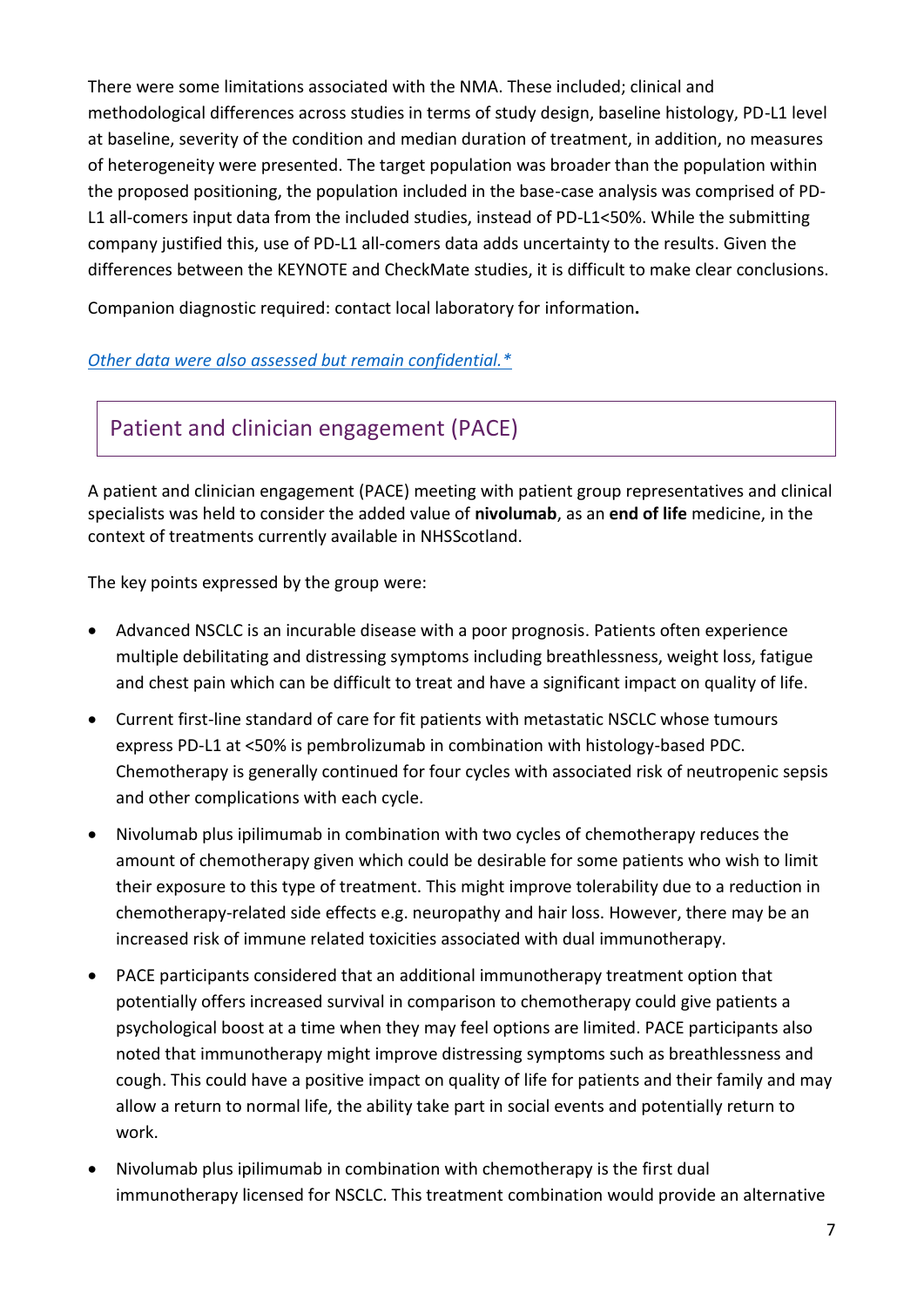first-line option to pembrolizumab plus chemotherapy.

#### **Additional Patient and Carer Involvement**

We received patient group submissions from the Roy Castle Lung Cancer Foundation, and the Scottish Lung Cancer Nurses Forum. Roy Castle Lung Cancer Foundation is a registered charity and the Scottish Lung Cancer Nurses Forum is an unincorporated organisation. Roy Castle Lung Cancer Foundation has received 12.5% pharmaceutical company funding in the past two years, including from the submitting company. The Scottish Lung Cancer Nurses Forum has received 100% pharmaceutical company funding in the past two years, with none from the submitting company. Representatives from the Roy Castle Lung Cancer Foundation and the Scottish Lung Cancer Nurses Forum participated in the PACE meeting. The key points of the submissions from both organisations have been included in the full PACE statement considered by SMC.

### Summary of comparative health economic evidence

The submitting company presented a cost-utility analysis comparing nivolumab plus ipilimumab and 2 cycles of PDC against PDC (4 cycles) and pembrolizumab in combination with 4 cycles of PDC for the first-line treatment of metastatic non-small cell lung cancer in adults whose tumours have no sensitising EGFR mutation or ALK translocation. The submitting company has requested that SMC considers nivolumab plus ipilimumab with chemotherapy when positioned for use in patients with PD-L1<50%. The current treatment pathway in Scotland for patients with untreated metastatic NSCLC is determined by both PD-L1 expression and histology. As such, the costeffectiveness results for the proposed position are presented by histology (squamous NSCLC PD-L1 <50% and non-squamous NSCLC PD-L1 <50%).

For the squamous NSCLC PD-L1 <50% subgroup, comparators include pembrolizumab in combination with carboplatin and paclitaxel or nab-paclitaxel, and PDC, including docetaxel, gemcitabine, paclitaxel or vinorelbine with platinum-based chemotherapy. For the non-squamous NSCLC PD-L1 <50% subgroup, comparators include pembrolizumab in combination with pemetrexed and platinum-based chemotherapy, and PDC, defined as cisplatin with pemetrexed. Clinical experts considered that PDC and pembrolizumab in combination with PDC are the predominant treatments for the proposed population in Scottish clinical practice.

In CheckMate-9LA, treatment with nivolumab and ipilimumab was capped to 24 months and as such the submitting company has included a 2-year stopping rule in its base case, which is appropriate.<sup>3</sup> A 2-year stopping rule has also been included for pembrolizumab as per the recommendations in SMC2187 and SMC2207. For non-squamous patients who have not progressed after 4 cycles of PDC, pemetrexed maintenance treatment is an option, but was not included in the base case.

A three-state partitioned survival model was used, with health states consisting of PFS, postprogression, and death. The time horizon of the model was 25 years. The primary source of PFS and OS data for nivolumab plus ipilimumab with PDC and platinum doublet chemotherapy was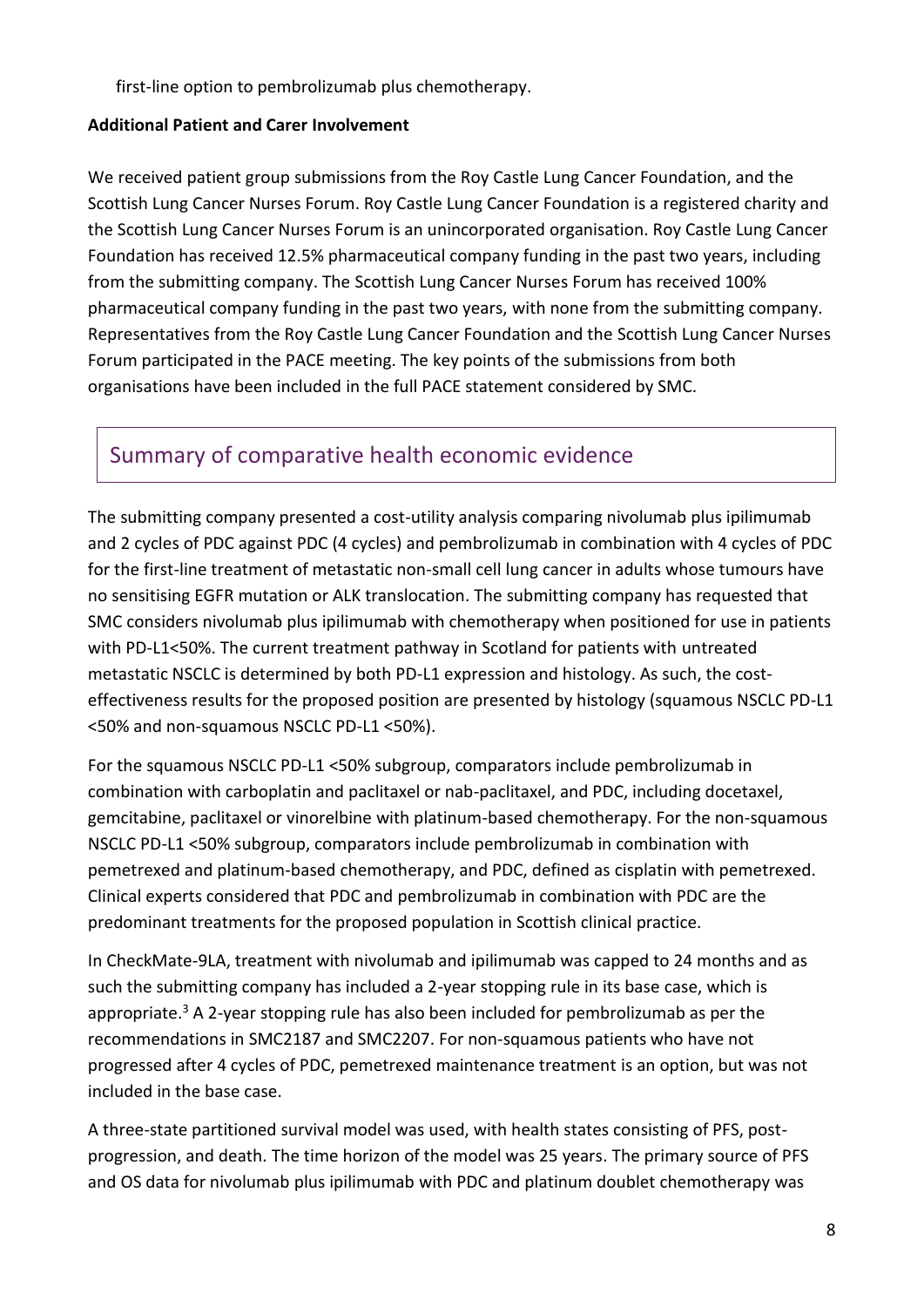from CheckMate-9LA and CheckMate-227.<sup>3, 8</sup> A piecewise modelling approach was adopted for both OS and PFS, where Kaplan-Meier (KM) data from CheckMate-9LA was implemented for the first 24 months of the model and thereafter, extrapolated data from CheckMate-227 were used. For the comparison with pembrolizumab in combination with PDC, time dependent HRs predicted from the fractional polynomial NMA were applied to the baseline nivolumab plus ipilimumab with PDC survival curves for PFS and OS. The submitting company has assumed that there is an ongoing treatment effect with nivolumab plus ipilimumab with PDC.

Health benefits were measured in quality adjusted life years (QALYs) and were estimated from utility data collected directly from patients in CheckMate-9LA, using the EQ-5D-3L questionnaire. In the base case, a time to death approach was used to estimate the decline in health-related quality of life over time as a patient neared death. Pooled time to death utility values were used in the base case. Scenarios were explored using treatment-specific time to death utilities and utilities based on progression status. Disutilities were included for grade 3 or 4 AEs with a ≥5% incidence in either treatment are from CheckMate-9LA. 3

In the base-case analysis, medicines acquisition and administration costs of the intervention and comparators, cost of subsequent treatment, adverse event costs and the costs of disease management for the progression-free and progressed disease health states were included. The submitting company also included a one-off terminal care cost in the model.

Only one line of subsequent treatment was included in the model due to the advanced nature of the disease and lack of data on multiple lines of treatment. Subsequent treatment proportions were based on data from CheckMate-227 as these were considered more representative of the proportions receiving subsequent therapy in Scotland. This results in 45% of patients on nivolumab plus ipilimumab with PDC and 61% of patients on PDC assumed to go on to subsequent treatment.<sup>8</sup> For patients on pembrolizumab in combination with PDC the proportion who go on to subsequent treatment is assumed to be the same as patients on nivolumab plus ipilimumab with PDC (45%). Subsequent treatment for patients on immunotherapy was assumed to be docetaxel. For patients on PDC, subsequent therapy was split between nivolumab (15%), pembrolizumab (25%) and atezolizumab (60%).

Duration of treatment for each subgroup was informed directly from KM data from CheckMate-9LA for nivolumab plus ipilimumab with PDC and PDC.<sup>3</sup> For pembrolizumab in combination with PDC for each subgroup, PFS was used as a proxy for duration of treatment.

A Patient Access Scheme (PAS) was submitted by the company and assessed by the Patient Access Scheme Assessment Group (PASAG) as acceptable for implementation in NHSScotland. Under the PAS, a discount was offered on the list price. A PAS is also included for ipilimumab.

The results presented do not take account of the PAS for pembrolizumab or atezolizumab, or the PAS for nivolumab or ipilimumab, but these were considered in the results used for decisionmaking. SMC is unable to present the results provided by the company which used an estimate of the PAS price for these medicines due to commercial confidentiality and competition law issues. As such, all results are presented at list prices.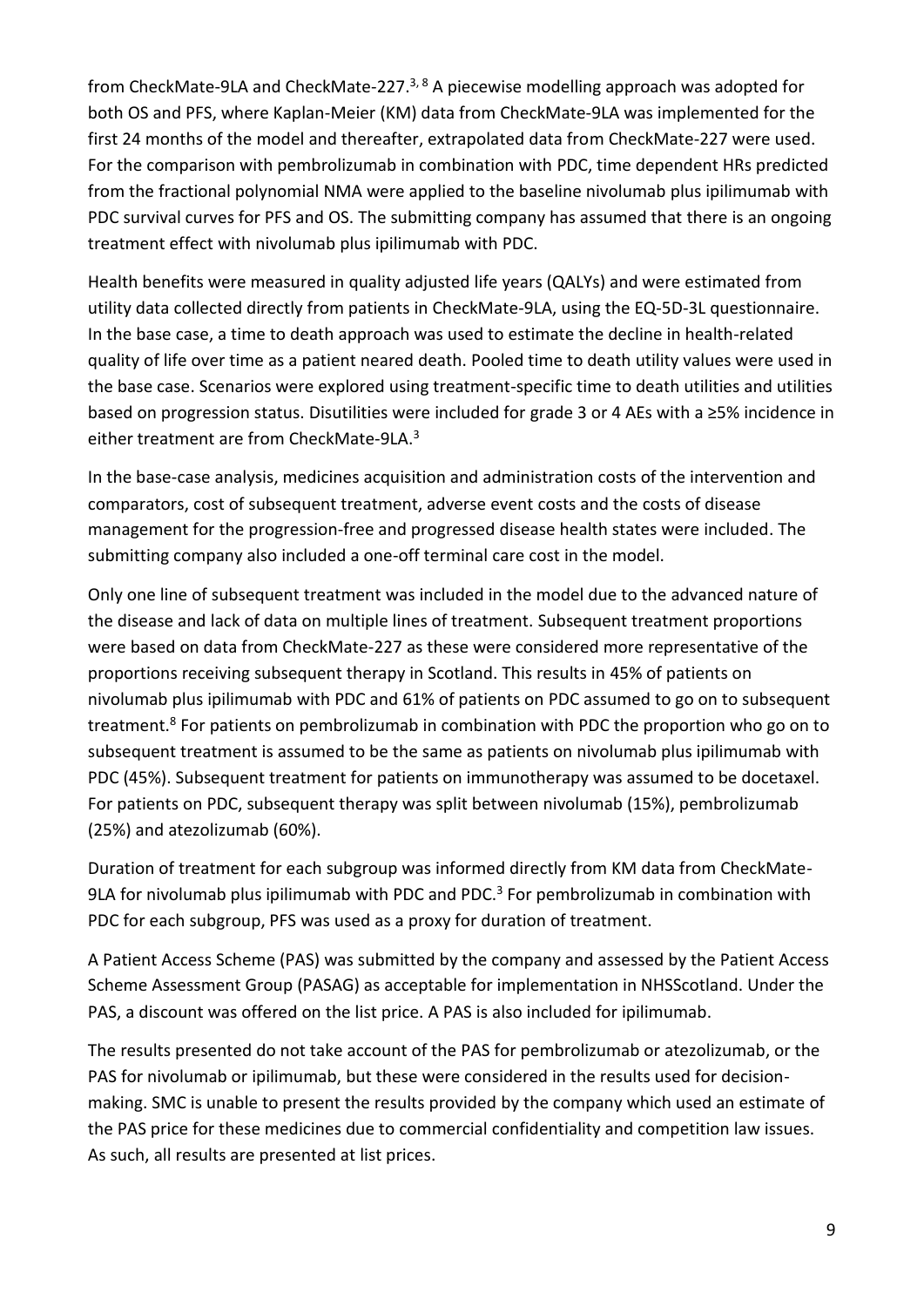**Error! Reference source not found.**2 present the submitting company's base case results and [Table 3](#page-9-0) presents the key scenarios.

| Table 2. Submitting company's deterministic incremental base case results - list price |  |  |
|----------------------------------------------------------------------------------------|--|--|
|----------------------------------------------------------------------------------------|--|--|

| <b>Technologies</b>                                                                                                                                                                                                                                                                                                                                     | <b>ICER (£/ QALY)</b>       |  |  |
|---------------------------------------------------------------------------------------------------------------------------------------------------------------------------------------------------------------------------------------------------------------------------------------------------------------------------------------------------------|-----------------------------|--|--|
| Squamous NSCLC PD-L1 <50%                                                                                                                                                                                                                                                                                                                               |                             |  |  |
| PDC.                                                                                                                                                                                                                                                                                                                                                    |                             |  |  |
| Pembrolizumab+PDC                                                                                                                                                                                                                                                                                                                                       | <b>Extendedly dominated</b> |  |  |
| Nivolumab+ipilimumab+PDC                                                                                                                                                                                                                                                                                                                                | 96,922                      |  |  |
| Non-squamous NSCLC PD-L1 <50%                                                                                                                                                                                                                                                                                                                           |                             |  |  |
| PDC.                                                                                                                                                                                                                                                                                                                                                    |                             |  |  |
| Nivolumab+ipilimumab+PDC                                                                                                                                                                                                                                                                                                                                | 82,130                      |  |  |
| Pembrolizumab+PDC                                                                                                                                                                                                                                                                                                                                       | Dominated                   |  |  |
| Abbreviations: ICER, incremental cost-effectiveness ratio; NSCLC, non-small cell lung<br>cancer; PDC, platinum doublet chemotherapy; QALY, quality-adjusted life-year.<br>Extended dominance - The ICER for a given treatment alternative is higher than that of the<br>next, more effective, alternative<br>Dominated – less costly and more effective |                             |  |  |

#### <span id="page-9-0"></span>**Table 3. Submitting company pairwise scenario analyses – list prices**

| Scenario                                                                | Comparator | Pairwise ICER - nivo+ipi<br>vs. comparator<br>(E/QALY) |  |
|-------------------------------------------------------------------------|------------|--------------------------------------------------------|--|
| <b>Squamous NSCLC PD-L1 &lt;50%</b>                                     |            |                                                        |  |
| Base case                                                               | <b>PDC</b> | 96,922                                                 |  |
|                                                                         | Pembro+PDC | 22,995                                                 |  |
| CheckMate-9LA only extrapolation for OS                                 | <b>PDC</b> | 82,542                                                 |  |
|                                                                         | Pembro+PDC | 22,432                                                 |  |
| CheckMate-9LA only extrapolation for<br><b>PFS</b>                      | <b>PDC</b> | 97,950                                                 |  |
|                                                                         | Pembro+PDC | 31,699                                                 |  |
|                                                                         | <b>PDC</b> | 107,718                                                |  |
| Progression-based utility values                                        | Pembro+PDC | 24,315                                                 |  |
| Equal PFS and OS for nivo+ipi+PDC and                                   | <b>PDC</b> | 96,922                                                 |  |
| pembro+PDC                                                              | Pembro+PDC | 121,419                                                |  |
| Treatment waning after 3 years for                                      | <b>PDC</b> | 142,361                                                |  |
| nivo+ipi+PDC and pembro+PDC                                             | Pembro+PDC | 65,803                                                 |  |
| Treatment waning after 5 years for                                      | <b>PDC</b> | 116,955                                                |  |
| nivo+ipi+PDC and pembro+PDC                                             | Pembro+PDC | 35,334                                                 |  |
| Subsequent treatment proportions from<br>CheckMate-227 (TA724 preferred | <b>PDC</b> | 85,402                                                 |  |
| assumption)                                                             | Pembro+PDC | 23,338                                                 |  |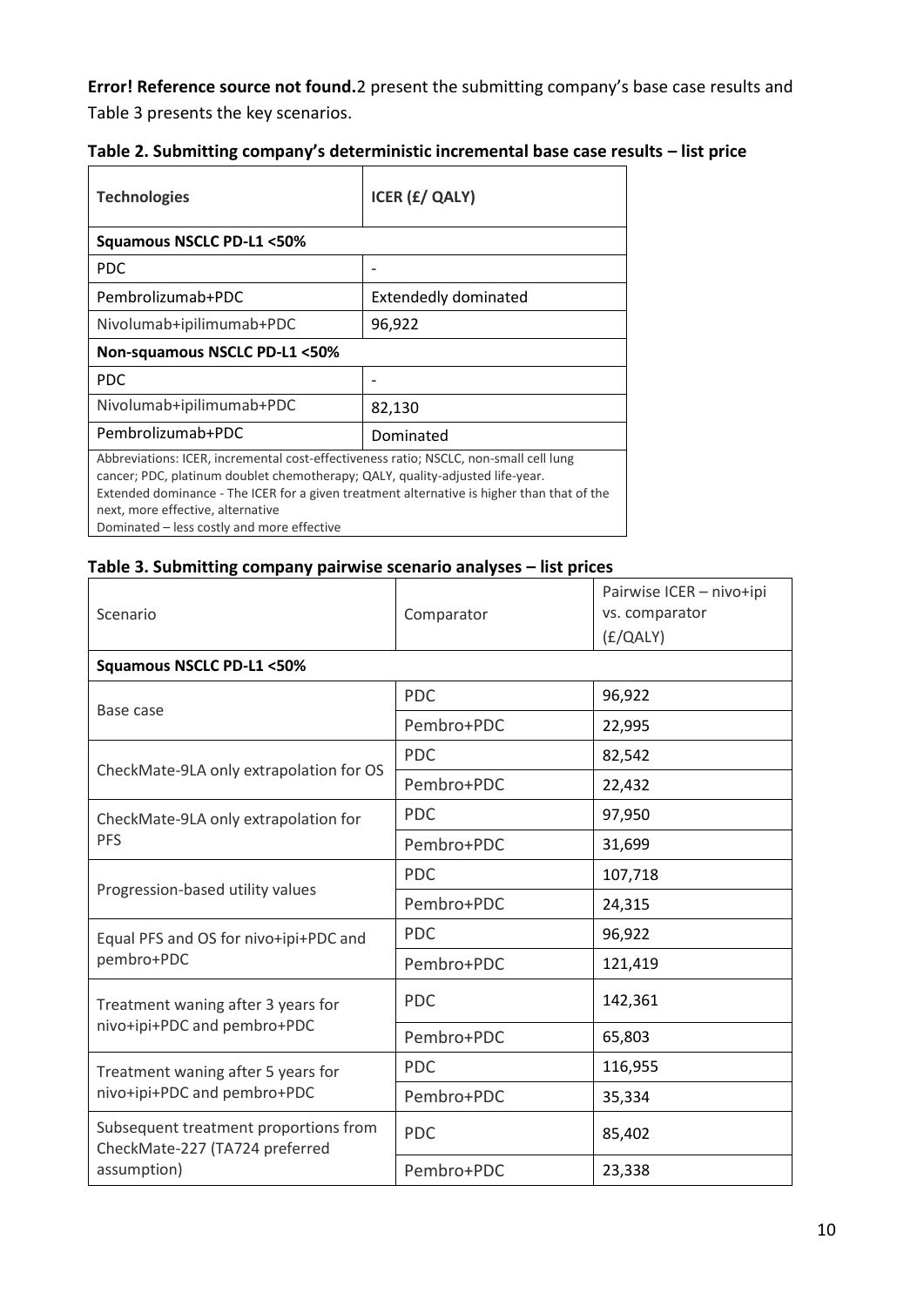| Non-squamous NSCLC PD-L1 <50%                                                                                            |            |          |  |
|--------------------------------------------------------------------------------------------------------------------------|------------|----------|--|
|                                                                                                                          | <b>PDC</b> | 82,130   |  |
| Base case                                                                                                                | Pembro+PDC | Dominant |  |
| CheckMate-9LA only extrapolation for OS                                                                                  | <b>PDC</b> | 156,702  |  |
|                                                                                                                          | Pembro+PDC | Dominant |  |
| CheckMate-9LA only extrapolation for<br><b>PFS</b>                                                                       | <b>PDC</b> | 83,427   |  |
|                                                                                                                          | Pembro+PDC | Dominant |  |
| Progression-based utility values                                                                                         | <b>PDC</b> | 88,974   |  |
|                                                                                                                          | Pembro+PDC | Dominant |  |
| Equal PFS and OS for nivo+ipi+PDC and<br>pembro+PDC                                                                      | <b>PDC</b> | 82,130   |  |
|                                                                                                                          | Pembro+PDC | 104,949  |  |
| Treatment waning after 3 years for                                                                                       | <b>PDC</b> | 111,864  |  |
| nivo+ipi+PDC and pembro+PDC                                                                                              | Pembro+PDC | 92,430   |  |
| Treatment waning after 5 years for                                                                                       | <b>PDC</b> | 90,460   |  |
| nivo+ipi+PDC and pembro+PDC                                                                                              | Pembro+PDC | Dominant |  |
| Subsequent treatment proportions from<br>CheckMate-227 (TA724 preferred                                                  | <b>PDC</b> | 73,176   |  |
| assumption)                                                                                                              | Pembro+PDC | Dominant |  |
| Abbreviations: ICER, incremental cost-effectiveness ratio: ipi, ipilimumab: I.Y. life-vear; nivo, nivolumab: NSCLC, non- |            |          |  |

Abbreviations: ICER, incremental cost-effectiveness ratio; ipi, ipilimumab; LY, life-year; nivo, nivolumab; NSCLC, nonsmall cell lung cancer; PDC, platinum doublet chemotherapy; pembro, pembrolizumab; QALY, quality-adjusted life-year.

The submission was subject to the following limitations:

- The submitting company considered that clinical data from CheckMate-9LA are relatively immature and that long-term extrapolations based on data with a relatively short follow-up would be uncertain. More recent data cuts from CheckMate-9LA and CheckMate-227 were used to update the submitting company's economic model, but the piecewise modelling approach was maintained. Extrapolations based entirely on the more mature data from CheckMate-9LA would have been more appropriate, especially as data from the February 2021 data cut are relatively mature.
- The submitting company's comparison with pembrolizumab in combination with PDC is highly uncertain and potentially biased in favour of nivolumab plus ipilimumab with PDC.
	- o Fractional polynomial NMA results for nivolumab plus ipilimumab with PDC versus pembrolizumab in combination with PDC do not provide evidence of a difference between the two treatments.
	- o While mean PFS and OS for the non-squamous NSCLC PD-L1 <50% population are in favour of nivolumab plus ipilimumab with PDC, median results in the model favour pembrolizumab in combination with PDC. As such, the benefit of nivolumab plus ipilimumab with PDC over pembrolizumab in combination with PDC is estimated in the long-term extrapolation of the clinical data, which is the most uncertain aspect of the model.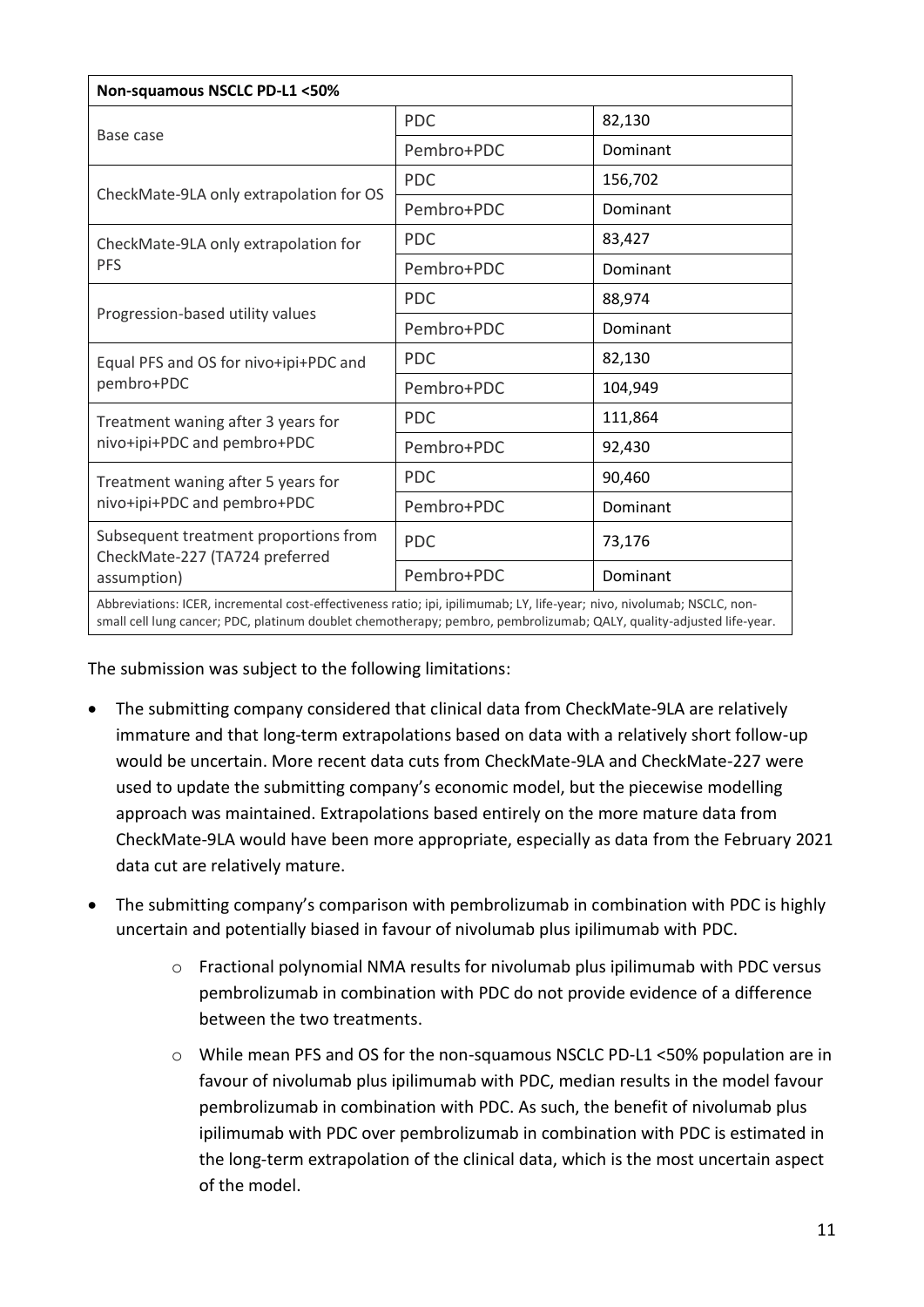- o Based on the results of the fractional polynomial NMA, assuming clinical equivalence between the two treatments is an appropriate assumption to reduce uncertainty and should be considered as part of a plausible base case. It is noted that assuming clinical equivalence between the two combination treatments is potentially optimistic given that the nivolumab combination includes an additional immunotherapy (ipilimumab), but a reduced number of chemotherapy cycles (2 versus 4 for pembrolizumab combination treatment).
- o Using PFS as a proxy for duration of treatment for pembrolizumab in combination with platinum doublet chemotherapy may not be reasonable as it potentially overestimates costs as patients may discontinue treatment for reasons other than progression of disease. However, as a 2-year stopping rule is in place for pembrolizumab, the impact of this assumption is minimised but the bias is still in favour of nivolumab plus ipilimumab with PDC.
- For the base case, an on-going treatment effect with nivolumab plus ipilimumab with platinum doublet chemotherapy was assumed. In recent appraisals for immune-oncology medicines, in particular for untreated NSCLC, treatment waning scenarios of 3 to 5 years have been explored and accepted by SMC as plausible. Requested scenarios exploring treatment waning have a substantial impact on the ICER and should be considered as part of a plausible base case.
- Progression-based utility values are preferred in economic evaluations where the health states in the model are based on progression status, as it maintain consistency with the estimation of QALYs and costs. The number of observations informing the  $\leq 4$  weeks category is low (114) compared with number of observations informing post-progression (1,004). It is, however, noted that SMC has accepted submissions in the past where a time to death approach to utilities has been used (for example, pembrolizumab).

The Committee considered the benefits of nivolumab plus ipilimumab in the context of the SMC decision modifiers that can be applied when encountering high cost-effectiveness ratios. After considering all the available evidence and the output from the PACE process, the Committee was unable to accept nivolumab plus ipilimumab for use in NHSScotland.

### Additional information: guidelines and protocols

European Society for Medical Oncology (ESMO) published clinical practice guidelines on 18 September 2019: Metastatic non-small cell lung cancer: ESMO Clinical Practice Guidelines for diagnosis, treatment and follow-up.<sup>12</sup> These guidelines make the following recommendations for patients with EGFR- and ALK-negative NSCLC:

- Pembrolizumab is considered a standard first-line option for patients with advanced NSCLC and PD-L1 expression ≥50% who do not otherwise have contraindications to use of immunotherapy.
- Pembrolizumab in combination with pemetrexed and a platinum-based chemotherapy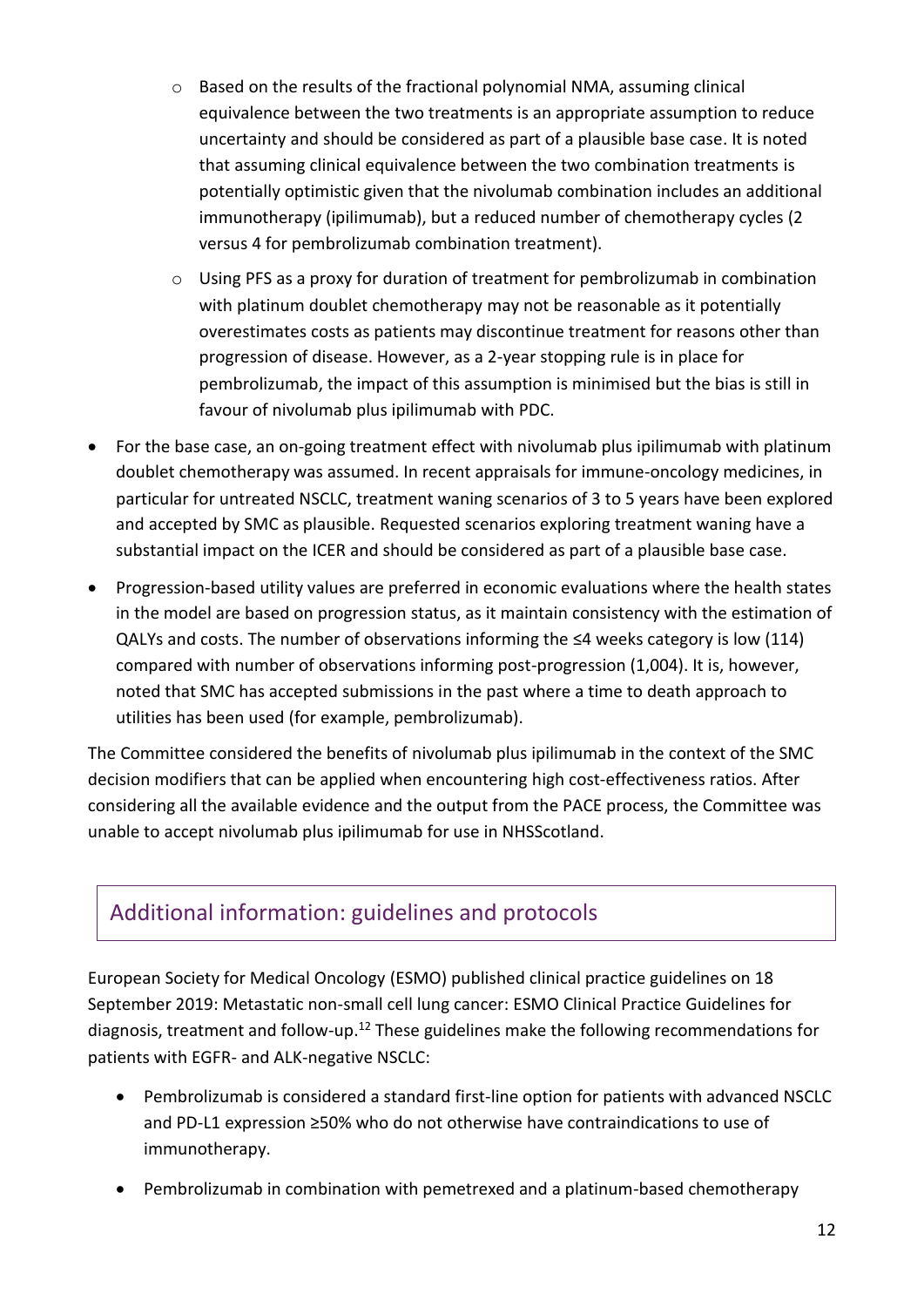should be considered a standard option in metastatic non-squamous NSCLC, regardless of PD-L1 expression.

- Pembrolizumab in combination with carboplatin and paclitaxel or nab-paclitaxel is a standard first-line treatment in patients with metastatic squamous NSCLC, regardless of PD-L1 expression.
- Atezolizumab in combination with carboplatin and nab-paclitaxel offers a new standard first-line treatment opportunity for patients with stage IV non-squamous NSCLC. (SMC2254, not recommended due to non-submission)
- Chemotherapy with platinum doublets should be considered for first-line treatment in all stage IV NSCLC patients without an actionable oncogenic driver, with contraindications to use of immunotherapy and without major co-morbidities. Several platinum-based regimens with third-generation cytotoxics (paclitaxel, gemcitabine, docetaxel, vinorelbine) have shown comparable efficacy.

National Institute for Health and Care Excellence (NICE) published NICE guideline [122]: Lung cancer: diagnosis and management on 28 March 2019.<sup>13</sup> These guidelines these guidelines make similar recommendations to the more recent ESMO guidelines.

# Additional information: comparators

Squamous NSCLC and PD-L1<50%: pembrolizumab in combination with carboplatin and paclitaxel.

Non-squamous NSCLC and PD-L1 <50%: pembrolizumab in combination with pemetrexed and platinum chemotherapy (cisplatin or carboplatin) followed by pemetrexed maintenance.

| Medicine                  | Dose Regimen                           | Cost per cycle $(f)$     |
|---------------------------|----------------------------------------|--------------------------|
| <b>Non-squamous NSCLC</b> |                                        |                          |
| Nivolumab                 | 360mg IV every 3 weeks                 | Initial 6 week cycle     |
| Ipilimumab                | 1mg/kg IV every 6 weeks                | £18,506                  |
| Carboplatin               | AUC 5 IV every 3 weeks*                |                          |
| Pemetrexed or             | 500mg/m <sup>2</sup> IV every 3 weeks* |                          |
| Nivolumab                 | 360mg IV every 3 weeks                 | Initial 6 week cycle     |
| Ipilimumab                | 1mg/kg IV every 6 weeks                | £18,288                  |
| Cisplatin                 | 75mg/m <sup>2</sup> IV every 3 weeks*  |                          |
| Pemetrexed                | 500mg/m <sup>2</sup> IV every 3 weeks* | Subsequent 6 week cycles |
|                           |                                        | £15,838                  |

# Additional information: list price of medicine under review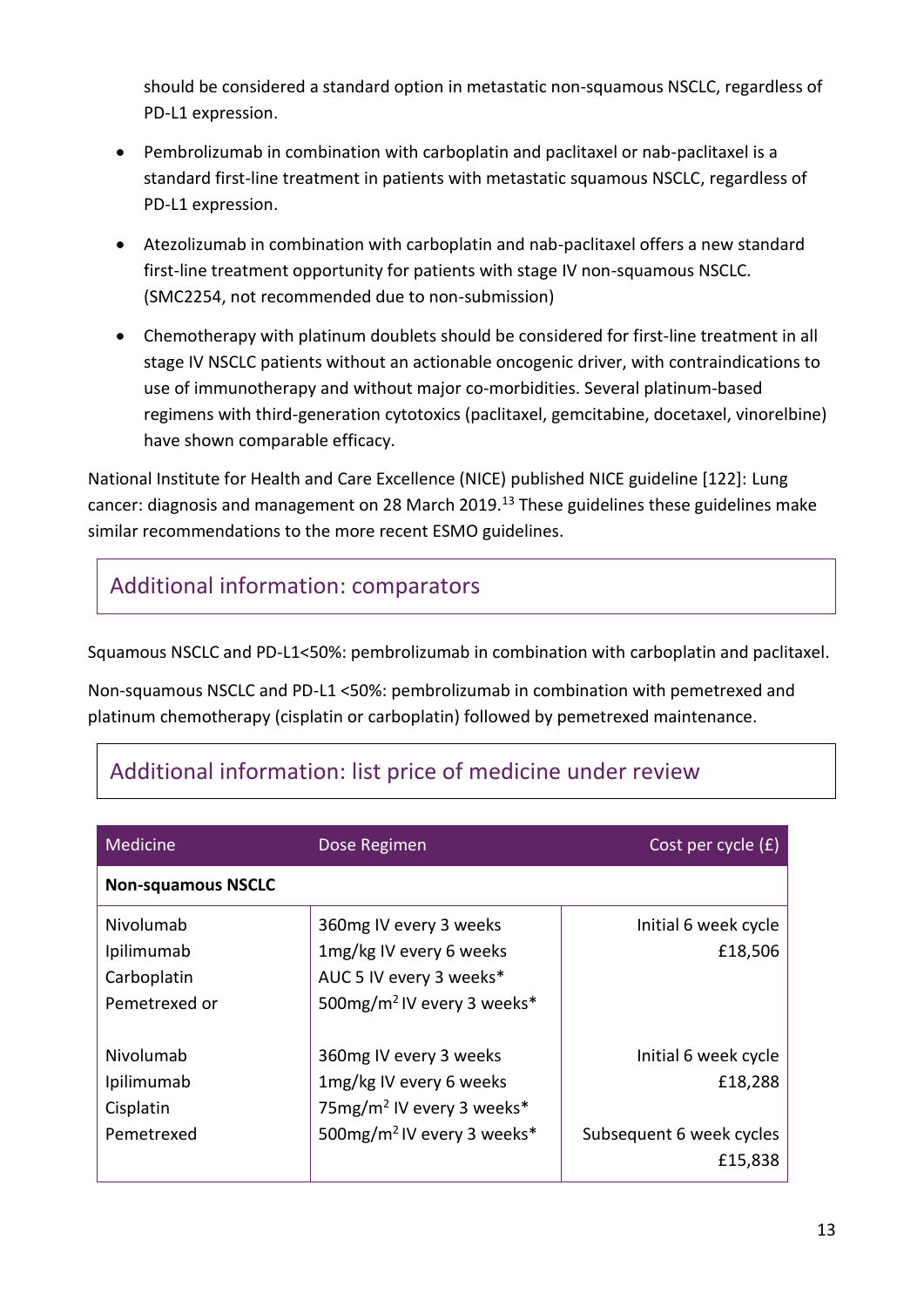| <b>Squamous NSCLC</b> |                                     |                          |
|-----------------------|-------------------------------------|--------------------------|
| Nivolumab             | 360mg IV every 3 weeks              | Initial 6 week cycle     |
| Ipilimumab            | 1mg/kg IV every 6 weeks             | £17,885                  |
| Carboplatin           | AUC 6 IV every 3 weeks*             |                          |
| Paclitaxel            | 175mg/m <sup>2</sup> every 3 weeks* | Subsequent 6 week cycles |
|                       |                                     | £15,838                  |

*Costs from BNF online on 6 September 2021. Costs calculated using the full cost of vials/ampoules assuming wastage. Costs calculated using a body surface area (BSA) of 1.8m<sup>2</sup>*glomerular filtration rate of 60mL/min *and a weight of 70kg. \*only for initial 6 week cycle. Costs do not take patient access schemes into consideration.*

### Additional information: budget impact

The submitting company estimated there would be 318 patients eligible for treatment with nivolumab plus ipilimumab and chemotherapy in each year, to which confidential uptake rates were applied.

SMC is unable to publish the with PAS budget impact due to commercial in confidence issues.

*[Other data were also assessed but remain confidential.\\*](https://www.scottishmedicines.org.uk/media/3572/20180710-release-of-company-data.pdf)*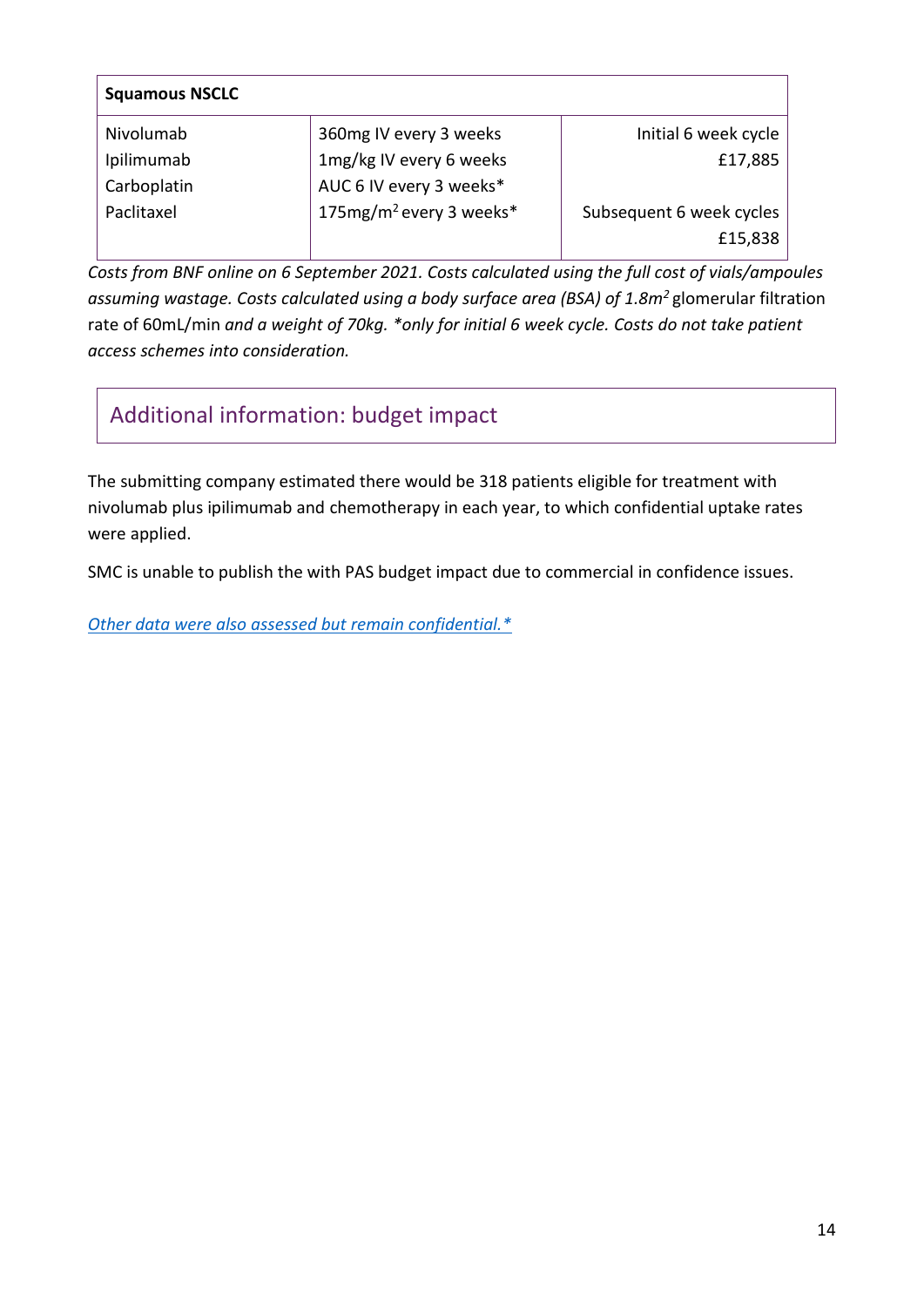#### References

1. Bristol-Myers Squibb. Nivolumab (Opdivo®) concentrate for solution for infusion. Summary of product characteristics. Electronic Medicines Compendium. Last updated: 26/07/2021. Available at: [https://www.medicines.org.uk/emc/product/6888/.](https://www.medicines.org.uk/emc/product/6888/)

2. Bristol-Myers Squibb. Ipilimumab (Yervoy®) concentrate for sulution for infusion. Summary of product characteristics. Electronic Medicines Compendium. Last updated: 26/07/2021. Available at: [https://www.medicines.org.uk/emc/product/4683.](https://www.medicines.org.uk/emc/product/4683) 2021.

3. Paz-Ares L, Ciuleanu TE, Cobo M, Schenker M, Zurawski B, Menezes J*, et al.* First-line nivolumab plus ipilimumab combined with two cycles of chemotherapy in patients with non-smallcell lung cancer (CheckMate 9LA): an international, randomised, open-label, phase 3 trial. Lancet Oncol. 2021;22(2):198-211. Epub 2021/01/22.

4. European Medicines Agency (EMA). European Public Assessment report. Nivolumab (Opdivo®). 17/09/2020 EMA/CHMP/603938/2020. Available at:

[https://www.ema.europa.eu/en/documents/variation-report/opdivo-h-c-3985-ws-1783-epar](https://www.ema.europa.eu/en/documents/variation-report/opdivo-h-c-3985-ws-1783-epar-assessment-report-variation_en.pdf)[assessment-report-variation\\_en.pdf.](https://www.ema.europa.eu/en/documents/variation-report/opdivo-h-c-3985-ws-1783-epar-assessment-report-variation_en.pdf)

5. Reck, M Ciuleanu TE, Cobo M, Schenker M, Zurawski B, Menezes J, et al. First-line nivolumab + ipilimumab + 2 cycles of chemotherapy versus chemotherapy alone (4 cycles) in patients with advanced non-small cell lung cancer: 2-year update from CheckMate 9LA. Poster presented at ASCO 2021.

6. Bristol Myers Squibb data on file. CheckMate-9LA Analysis of OS and PFS in PD-L1 < 50% expression. 16 July 2020.

7. Reck. M., et al. First-line nivolumab (NIVO) + ipilimumab (IPI) combined with 2 cycles of platinum-based chemotherapy (chemo) vs 4 cycles of chemo in advanced non-small cell lung cancer (NSCLC): Patient reported outcomes (PROs) from CheckMate 9LA. Annals of Oncology 2020. 31(S4) ps1187-88.

8. Hellmann MD, Paz-Ares L, Bernabe Caro R, Zurawski B, Kim SW, Carcereny Costa E*, et al.* Nivolumab plus ipilimumab in advanced non-small-cell lung cancer. N Engl J Med. 2019;381(21):2020-31. Epub 2019/09/29.

9. Bristol-Myres Squibb data on file. Additional data from the 4-year databaselock for CheckMate 227. September 2021.

10. Gadgeel S, Rodriguez-Abreu D, Speranza G, Esteban E, Felip E, Domine M*, et al.* Updated analysis from KEYNOTE-189: pembrolizumab or placebo plus pemetrexed and platinum for previously untreated metastatic nonsquamous non-small-cell lung cancer. J Clin Oncol. 2020;38(14):1505-17. Epub 2020/03/10.

11. Paz-Ares L, Luft A, Vicente D, Tafreshi A, Gumus M, Mazieres J*, et al.* Pembrolizumab plus Chemotherapy for Squamous Non-Small-Cell Lung Cancer. N Engl J Med. 2018;379(21):2040-51.

12. Planchard. D et al. Metastatic non-small cell lung cancer: ESMO Clinical Practice Guidelines for diagnosis, treatment and follow-up. Ann Oncol (2018) 29 (suppl 4): iv192–iv237.

13. Nice. Lung cancer: diagnosis and management. NICE guideline [NG122]. National Institute for Health and Care Excellence, 2019 March. Report No.

This assessment is based on data submitted by the applicant company up to and including 15 October 2021.

*\*Agreement between the Association of the British Pharmaceutical Industry (ABPI) and the SMC on guidelines for the release of company data into the public domain during a health technology appraisal: [http://www.scottishmedicines.org.uk/About\\_SMC/Policy](http://www.scottishmedicines.org.uk/About_SMC/Policy)*